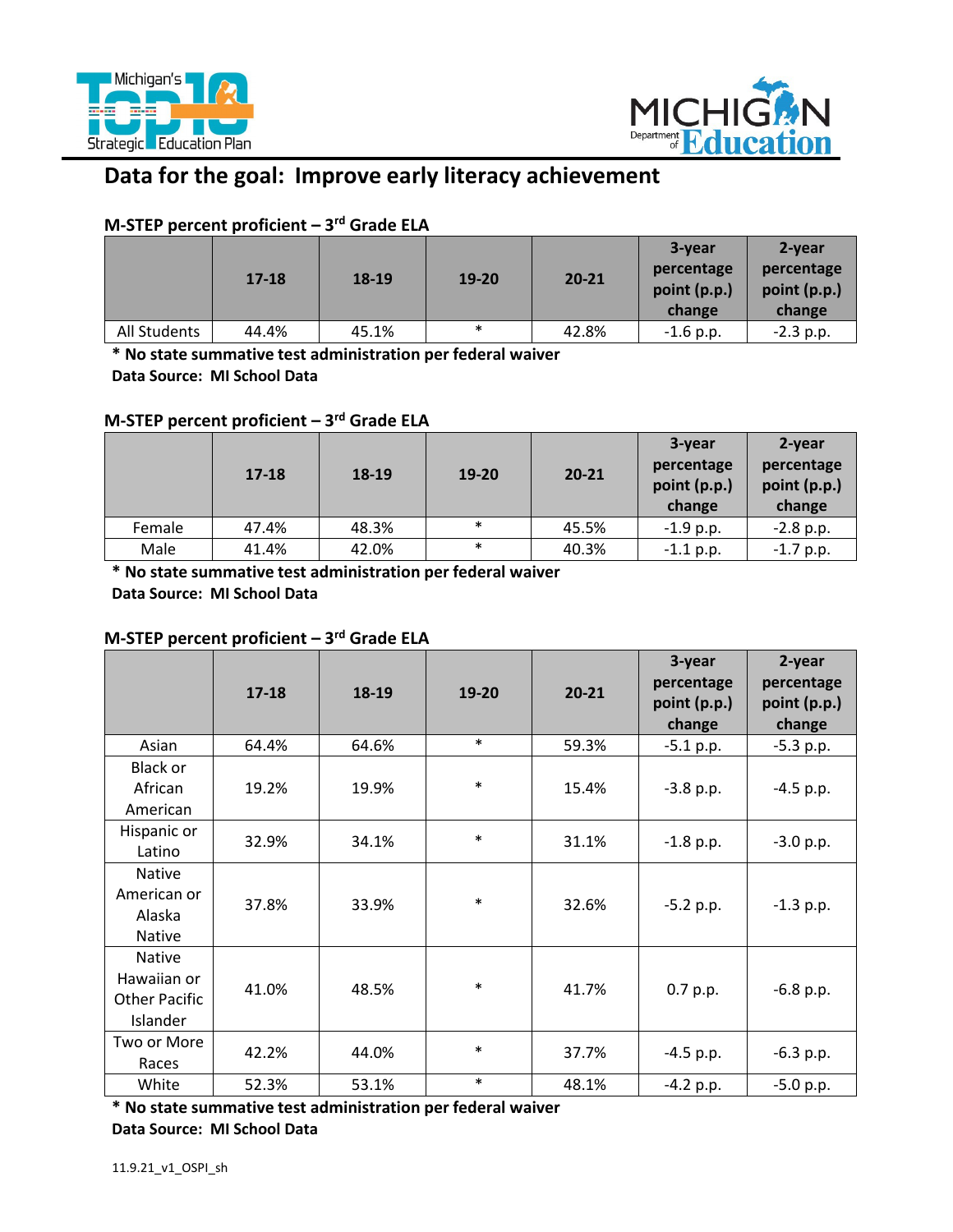



#### **M-STEP percent proficient – 3rd Grade ELA**

|                                                   | $17 - 18$ | 18-19 | $19 - 20$ | $20 - 21$ | 3-year<br>percentage<br>point (p.p.)<br>change | 2-year<br>percentage<br>point (p.p.)<br>change |
|---------------------------------------------------|-----------|-------|-----------|-----------|------------------------------------------------|------------------------------------------------|
| Students with<br><b>Disabilities</b>              | 19.2%     | 19.5% | $\ast$    | 17.5%     | $-1.7$ p.p.                                    | $-2.0 p.p.$                                    |
| <b>Students</b><br>without<br><b>Disabilities</b> | 47.6%     | 48.5% | $\ast$    | 46.4%     | $-1.2$ p.p.                                    | $-2.1$ p.p.                                    |
| Economically<br>Disadvantaged                     | 30.3%     | 31.3% | $\ast$    | 27.6%     | $-2.7 p.p.$                                    | $-3.7 p.p.$                                    |
| <b>Not</b><br>Economically<br>Disadvantaged       | 62.6%     | 62.8% | $\ast$    | 58.8%     | $-3.8$ p.p.                                    | $-4.0 p.p.$                                    |
| <b>English Learners</b>                           | 33.2%     | 33.3% | $\ast$    | 26.7%     | $-6.5$ p.p.                                    | $-6.6$ p.p.                                    |
| Non-English<br>Learners                           | 45.6%     | 46.4% | $\ast$    | 44.3%     | $-1.3$ p.p.                                    | $-2.1$ p.p.                                    |

 **\* No state summative test administration per federal waiver Data Source: MI School Data**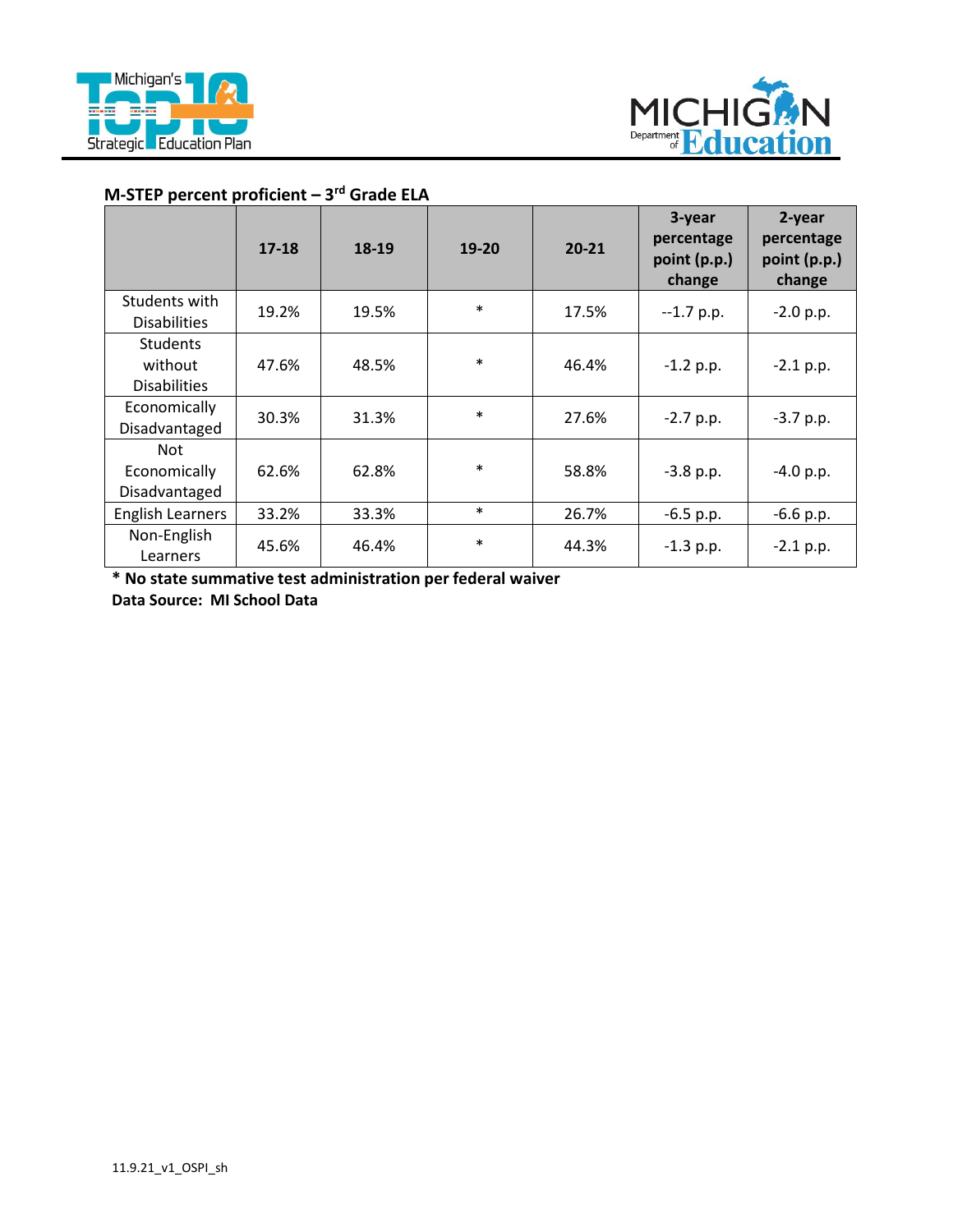



## **NAEP percent proficient – 4th Grade Reading**

|                     | 2015  | 2016   | 2017  | 2018   | 2019  | 4-year<br>percentage point<br>(p.p.) change |
|---------------------|-------|--------|-------|--------|-------|---------------------------------------------|
| All Students        | 28.6% | $\ast$ | 31.8% | $\ast$ | 31.6% | 3.00 p.p.                                   |
| National<br>Ranking | 41    | $\ast$ | 35    | $\ast$ | 32    |                                             |

**\*No testing conducted given 2-year cycle. NCES did not test in spring 2021 given concerns about longitudinal comparability.** 

 **Data Source: National Center for Education Statistics** 

#### **NAEP percent proficient – 4th Grade Reading**

|        | 2015  | 2016   | 2017  | 2018   | 2019  | 4-year<br>percentage point<br>(p.p.) change |
|--------|-------|--------|-------|--------|-------|---------------------------------------------|
| Female | 31.0% | $\ast$ | 34.9% | $\ast$ | 35.9% | 4.90 p.p.                                   |
| Male   | 26.2% | $\ast$ | 28.7% | $\ast$ | 27.6% | 1.40 p.p.                                   |

**\*No testing conducted given 2-year cycle. NCES did not test in spring 2021 given concerns about longitudinal comparability.** 

 **Data Source: National Center for Education Statistics** 

#### **NAEP percent proficient – 4th Grade Reading**

|                                                     | 2015  | 2016   | 2017  | 2018   | 2019  | 4-year<br>percentage point<br>(p.p.) change |
|-----------------------------------------------------|-------|--------|-------|--------|-------|---------------------------------------------|
| Asian                                               | 49.5% | $\ast$ | 55.6% | $\ast$ | 44.2% | $-5.30$ p.p.                                |
| Black or<br>African American                        | 8.5%  | $\ast$ | 12.5% | *      | 15.0% | 6.50 p.p.                                   |
| Hispanic or Latino                                  | 17.2% | $\ast$ | 20.0% | $\ast$ | 18.2% | 1.00 p.p.                                   |
| Native American or<br>Alaska Native                 | N/A   | $\ast$ | N/A   | $\ast$ | N/A   | N/A                                         |
| Native Hawaiian or<br><b>Other Pacific Islander</b> | N/A   | $\ast$ | N/A   | *      | N/A   | N/A                                         |
| Two or More Races                                   | 37.0% | $\ast$ | 35.0% | $\ast$ | 34.8% | $-2.20$ p.p.                                |
| White                                               | 32.2% | $\ast$ | 36.7% | $\ast$ | 37.2% | 5.00 p.p.                                   |

**\*No testing conducted given 2-year cycle. NCES did not test in spring 2021 given concerns about longitudinal comparability.** 

 **Data Source: National Center for Education Statistics**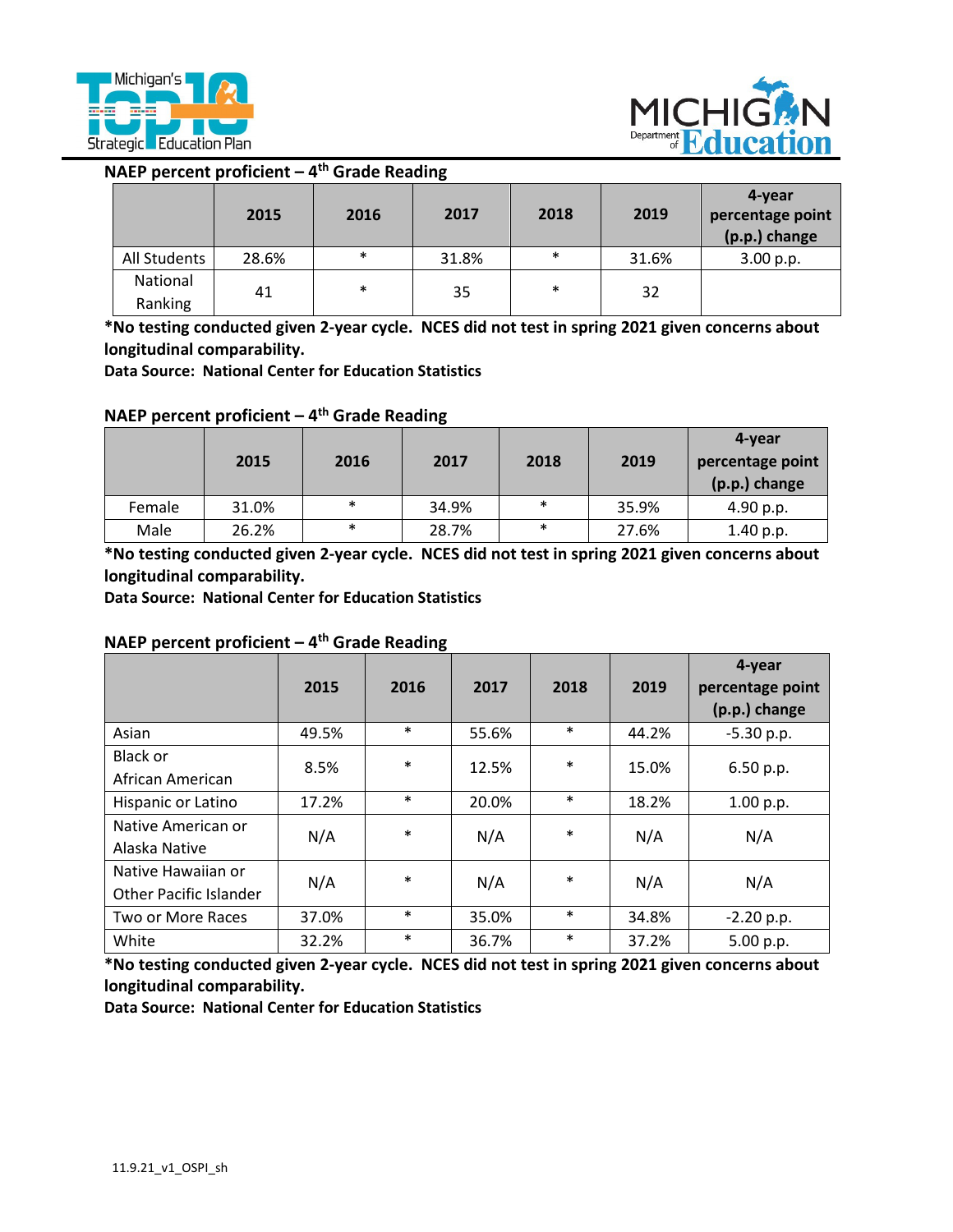



#### **NAEP percent proficient – 4th Grade Reading**

|                     | 2015  | 2016   | 2017  | 2018   | 2019  | 4-year<br>percentage point<br>(p.p.) change |
|---------------------|-------|--------|-------|--------|-------|---------------------------------------------|
| Students with       | 7.0%  | $\ast$ | 7.1%  | $\ast$ | 9.9%  | 2.90 p.p.                                   |
| <b>Disabilities</b> |       |        |       |        |       |                                             |
| Students without    | 31.5% | $\ast$ |       | $\ast$ | 34.2% |                                             |
| <b>Disabilities</b> |       |        | 34.6% |        |       | 2.70 p.p.                                   |

**\*No testing conducted given 2-year cycle. NCES did not test in spring 2021 given concerns about longitudinal comparability.** 

 **Data Source: National Center for Education Statistics** 

## **NAEP percent proficient – 4th Grade Reading**

|                     | 2015  | 2016   | 2017  | 2018   | 2019  | 4-year<br>percentage point<br>(p.p.) change |
|---------------------|-------|--------|-------|--------|-------|---------------------------------------------|
| Economically        | 15.8% | $\ast$ | 18.1% | $\ast$ | 19.8% | 4.00 p.p.                                   |
| Disadvantaged       |       |        |       |        |       |                                             |
| Students without    |       | $\ast$ | 44.3% | $\ast$ | 44.8% |                                             |
| <b>Disabilities</b> | 40.4% |        |       |        |       | 4.40 p.p.                                   |

**\*No testing conducted given 2-year cycle. NCES did not test in spring 2021 given concerns about longitudinal comparability.** 

 **Data Source: National Center for Education Statistics** 

#### **NAEP percent proficient – 4th Grade Reading**

|                         | 2015  | 2016   | 2017  | 2018   | 2019  | 4-vear<br>percentage point<br>(p.p.) change |
|-------------------------|-------|--------|-------|--------|-------|---------------------------------------------|
| <b>English Learners</b> | 15.6% | $\ast$ | 11.9% | $\ast$ | 13.6% | $-2.00$ p.p.                                |
| Not English Learners    | 29.2% | $\ast$ | 33.6% | $\ast$ | 33.8% | 4.60 p.p.                                   |

**\*No testing conducted given 2-year cycle. NCES did not test in spring 2021 given concerns about longitudinal comparability.** 

 **Data Source: National Center for Education Statistics**